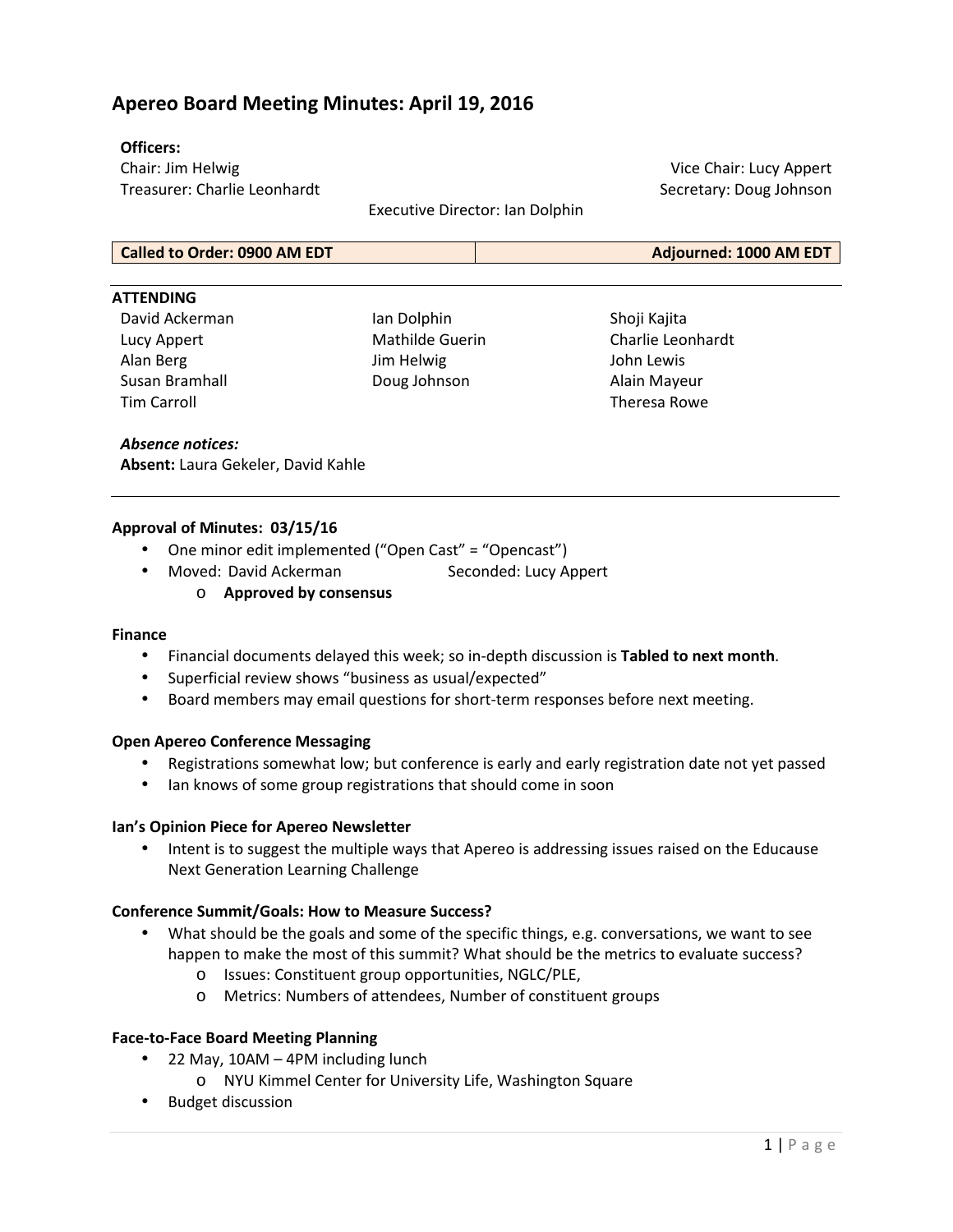- Update/Monitor issues from Board Retreat
- Friends of Apereo/Individual Membership
	- o Site functionality for processing payments/membership is now operating but link not yet on site
- Inviting a guest to advise/assist the Board?
	- o Tim and Ian will consider and contact
- Revitalize discussion of an Advisory Board

## **Executive Director's Report**

- Incubation Process is moving well; but we are "thin on the ground" for mentor volunteers
	- o Time commitment is not substantial (1 call/month is most common)
	- o Recruit at Conference
- Good slate of nominees for Board Elections
	- o Three open seats
	- o Six people standing: Asia, South Africa, North America

### **Adjournment:**

- Meeting adjourned at 10:02 AM (EDT)
- **Approved** *nem con*.

## **Information Items**

### **Upcoming Events**

- The SoLAR Learning Analytics and Knowledge Conference (LAK)
	- o Edinburgh on April 25-29th.
	- o Hackathon jointly organised by SoLAR, Jisc and Apereo.
- Open Summit/Open Apereo 2016: NYU, 23rd-25th May
	- o Planning is proceeding: Call for Proposals issued;
	- o Title/theme, "Open Apereo 2016 100% Open for Education" selected by the Planning Committee.
	- o Red Hat have agreed to sponsor and support the Open Summit.
	- o Calls for further support have been issue.
	- o Public drive for further support and participation in planning will take off by the end of this week
- **Apereo Webinars**: https://www.apereo.org/content/apereo-events
- **More events** will be listed at https://www.apereo.org/events